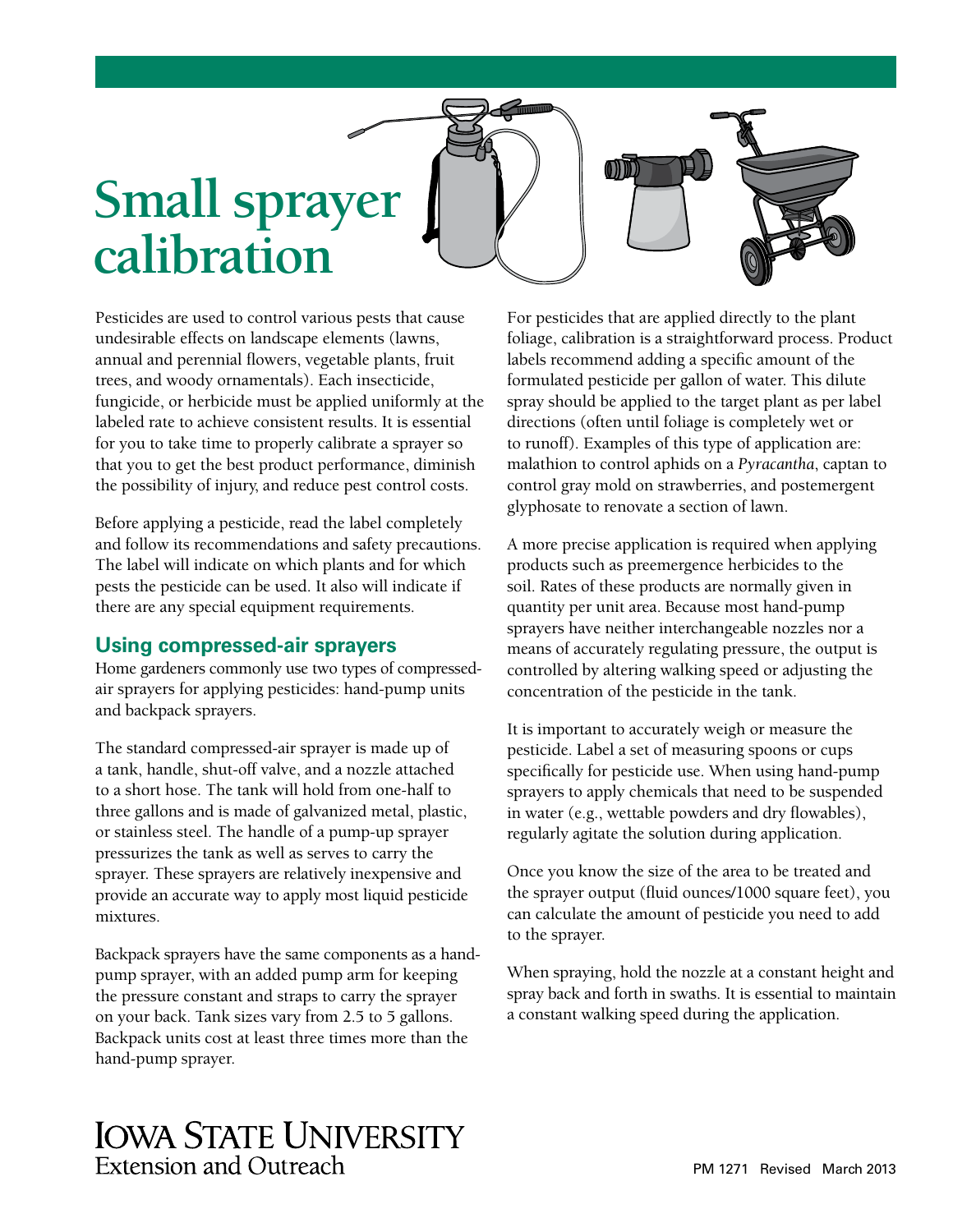You can check your spraying technique by practicing with water in the tank. Pressurize your sprayer and make the application on a concrete or asphalt surface. Observe if the water evaporates evenly (preferable) or if there are distinct streaks. Practice until you are able to make a uniform application.

Unless your sprayer has a regulating device, you will need to frequently pressurize the tank to maintain a constant pressure. Recharge the tank before a change in the nozzle spray pattern is noticed.

# **Calibrating compressed-air sprayers**

Properly calibrating a hand-pump (or backpack) sprayer should take only about 15 minutes when following these steps:

1. Measure a test area of 200 to 500 square feet (e.g., 10 feet  $x$  20 feet = 200 square feet).

2. Fill the sprayer with water (either to a marked level or with a measured amount) and uniformly spray the area to be treated. Walk at the pace you normally use for spraying.

3. Carefully release the air pressure and determine the amount of water used. This is done either by measuring the water remaining in the tank and subtracting this amount from the total quantity required to fill the sprayer, *or* by measuring the amount of water required to refill the tank.

4. Calculate the application rate of the sprayer.

| <b>Example</b> |                                                   |
|----------------|---------------------------------------------------|
|                | Measured area $= 200$ square feet                 |
|                | Water sprayed $= 1$ quart (0.25 gallons)          |
|                | Application rate $= 0.25$ gallons/200 square feet |
|                | $= 1.25$ gallons/1000 square feet                 |

5. Calculate and measure the amount of material needed to uniformly cover the treatment area. Label recommendations are sometimes given only in pound or quart of product per acre rather than ounce per 1000 square feet, so you may need to use one of the following conversion factors:

When using dry products:

ounces/1000 square feet = recommended pounds/Acre x 0.37

When using liquid products: ounces/1000 square feet = recommended quarts/Acre x 0.73

#### **Example**

Garden area = 690 square feet (23 feet x 30 feet) Dacthal<sup>®</sup> 75WP rate = 13.5 pounds/Acre (13.5 x 0.37 = 5 ounces/1000 square feet)

| X ounces                                        | 5 ounces<br>1000 square feet |  |
|-------------------------------------------------|------------------------------|--|
| 690 square feet                                 |                              |  |
| 1000 • $X = (690 \times 5)$<br>$X = 3.5$ ounces |                              |  |

6. Fill the tank with the quantity of water determined in step 2. Add the measured pesticide to the tank and apply the pesticide to the area.

Note: A more uniform application can be achieved by doubling the volume of water required and spraying the area twice, the second at right angles to the first spray pattern. This method applies half the required rate with each pass over the entire area.

# **Using and calibrating hose-end sprayers**

Hose-end sprayers attach to the end of a garden hose and use the suction created by the flow of water to mix the chemical into the spray pattern. Hose-end sprayers are less versatile than compressed-air equipment.

Hose-end sprayers are best suited for foliar applications of insecticides and fungicides. Their distribution pattern can be inadequate for herbicide applications. The higher pressures at which these sprayers operate allow better coverage of tall ornamentals in comparison to compressed-air sprayers. However, these high pressures also result in the formation of small spray droplets that are prone to drift from the target site. With this in mind, most hose-end sprayers should not be used to apply postemergence broadleaf herbicides (e.g., 2,4-D, MCPP, and dicamba) on turfgrass.

The instruction sheet enclosed with the sprayer should provide directions on proper use. If necessary, the application rate can be calculated if the dilution ratio (amount of pesticide the sprayer mixes with water) is known. Common ratios are 24:1 and 60:1. A sprayer with a spray ratio of 24:1 will mix 1 ounce of concentrated pesticide with 24 ounces of water sprayed. Some pesticides may recommend a lower application rate and require dilution with water before adding them to the sprayer's jar. To determine the dilution required for a product, first calculate the amount of dilute spray a full jar will apply. Then set up a ratio to calculate the amount of pesticide to add to the jar and then fill the rest with water.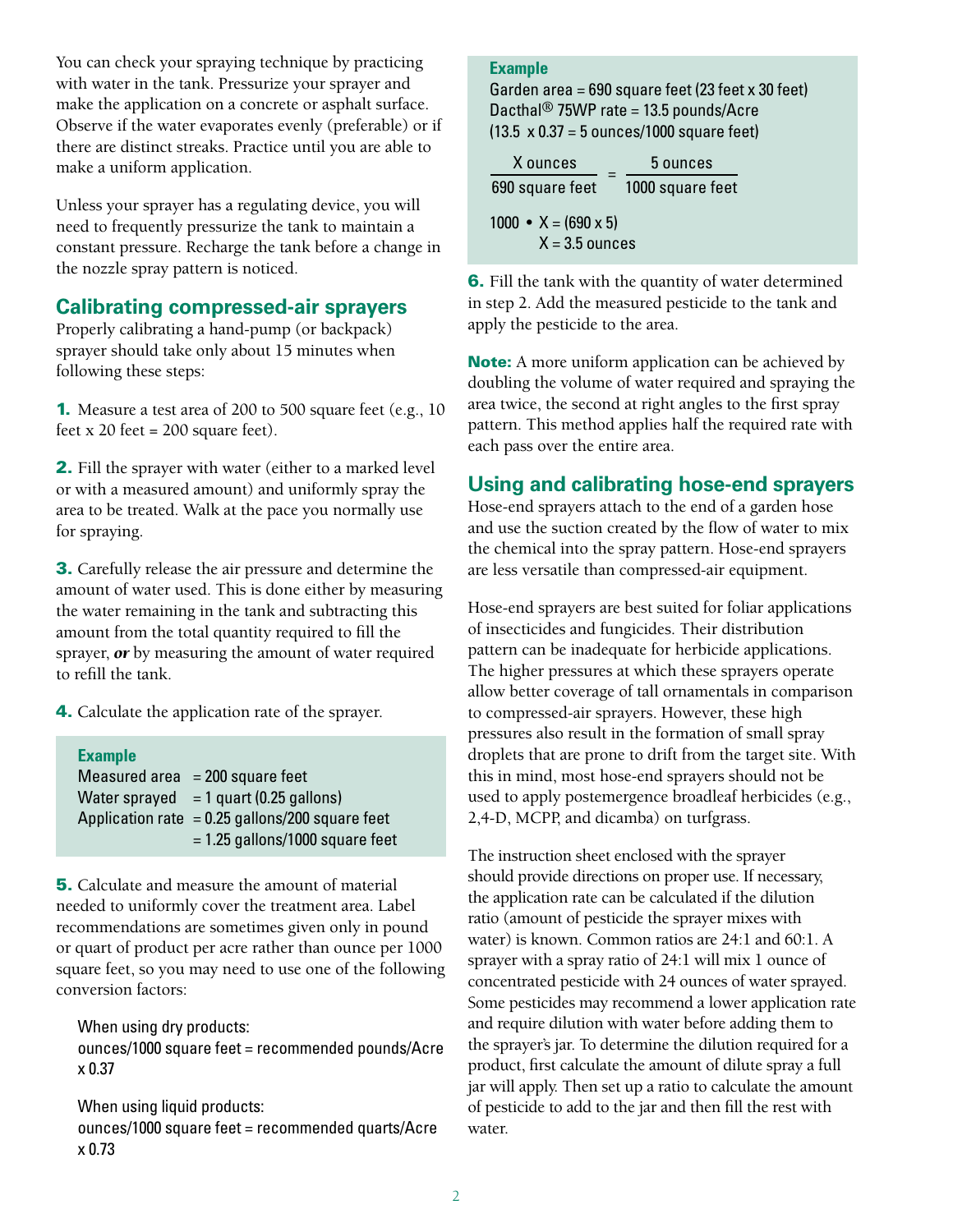#### **Example**

A hose-end sprayer (24:1 ratio) will be used to apply captan to control apple scab. The label recommends using 3.3 tablespoons of wettable powder per gallon of water. The jar of the sprayer holds 16 fluid ounces. At a 24:1 ratio, 3 gallons of dilute spray will be produced for every 16 ounces of concentrated pesticide in the jar.



Since a full jar will produce 3 gallons of dilute spray, solve for X to calculate how much product to add to the jar.

| 3.3 tablespoons                                       | 3 gallons dilute |  |  |  |
|-------------------------------------------------------|------------------|--|--|--|
| 1 gallon dilute                                       | X teaspoons      |  |  |  |
| $X = 10$ teaspoons (or 3 tablespoons plus 1 teaspoon) |                  |  |  |  |

Ten teaspoons of captan should be placed in the jar, and water added so that the mixture comes to the 16-ounce line. Be sure that you mix the wettable powder well in the jar prior to use. If only 1.5 gallons of dilute spray is needed, 5 teaspoons of captan would be added to water for a total of 8 ounces in the sprayer jar.

If you are using a hose-end sprayer to apply preemergence herbicides or other products to bare soil at rates given in quantity per area (e.g., ounce per 1000 square feet), calibrate the sprayer using the technique described for compressed-air sprayers.

# **Using and calibrating granular spreaders**

Calibration of granular spreaders is required for an accurate application of fertilizers and herbicides. Granular formulations are easy to apply and have a low drift hazard, but are also more expensive. The active ingredient of the pesticide either coats the outside of clay particles or is absorbed into them.

There are two types of granular spreaders: broadcast and gravity flow. Broadcast (also called rotary) spreaders have from one to three metering ports in the bottom of the hopper from which the product is dropped onto or into the distribution mechanism (e.g., rotary impeller) that flings the material out. Broadcast spreaders cover a wider area faster with less overlap and fewer missed areas than do gravity flow spreaders. However, they do not apply a product evenly across the swath because the outer edges of the broadcast pattern receive less material.

Gravity flow or drop spreaders have a hopper with a series of metering ports in the bottom or rear of the hopper. The product is metered out of each hole, producing a uniform application across the entire width of the hopper. Because the deposit ends at the edges of the spreader, it is important that each pass touches another pass exactly with no space or overlap.

When calibrating a rotary granular spreader for the first time, you must determine the effective swath width of the spreader. This can be done using a blank product, such as kitty litter, to make the calibration of granular spreaders safer. Place seven aluminum pie pans or shallow boxes on the ground two feet apart in a straight line (see diagram 1). Fill the hopper about half full of kitty litter and drive the spreader several times over the center pie pan until plenty of material has accumulated to determine the effective swath width.



**Diagram 1. If the most kitty litter falls in these pans, you can assume swath application width is 8 feet.**